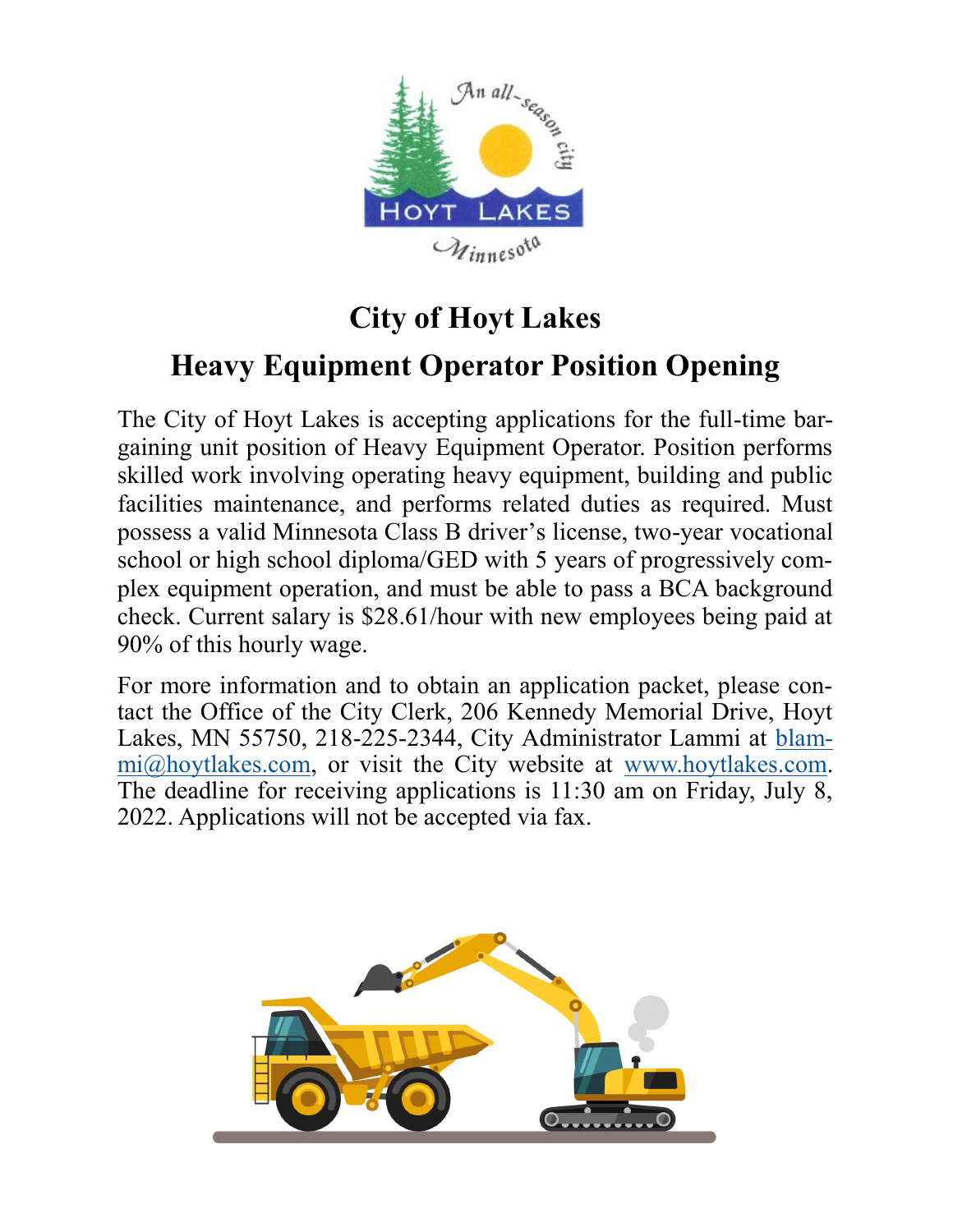

**Position Title:** Heavy Equipment Operator **Department**: Public Works **FLSA Status**: Non-exempt **Pay Equity Points:** 4

### **Primary Objective of Position**

Performs skilled work involving the operation of heavy equipment; performs general maintenance and labor duties; and performs related duties as required. Responds to emergency circumstances 24 hours a day, including weekends.

#### **Essential Functions of the Position**

Essential duties listed below are intended only as illustrations of the various types of work that may be performed. The omission of specific statements of duties does not exclude them if the work is similar, related, or logical to the position*.*

- Operates Mobile Equipment to Ensure Public Safety and Continuity of Operations
	- o Operates a motor grader, pay loader, dump and sanding trucks and/or smaller equipment for the purpose of removing snow and ice from City streets and sidewalks.
	- o Operates street sweeper, dump trucks and/or smaller equipment for the purpose of removing sand and debris from City streets and walkways. Hauls dirt for various Public Works projects.
	- o Operates backhoe and/or smaller equipment for the purpose of repairing or upgrading Water, Wastewater or Storm Sewer infrastructure. Assists in the installation of culverts, sewer piping, manhole and catch basin repairs or rebuilds. Thaws frozen piping and basins.
	- o Operates backhoe and/or smaller equipment for the purpose of burial and other aspects related to the Cemetery.
	- o Operates pay loader or smaller equipment for the purpose of unloading heavy objects, freight, debris or other pieces of equipment. Requires ability to trailer equipment from location to location.
- Operates Mobile Equipment to Insure Usefulness and Longevity of Such Equipment
	- o Inspects vehicles and equipment before use for fuel, oil, coolant or other fluid vital to the well-being of the equipment.
	- o Assists City mechanic as needed for maintaining City fleet and equipment.
	- o Inspects all plows, wings, cables, tires and lighting to ensure safety to the driver and the public, as well as to avoid costly repairs and downtime on mobile equipment. Equipment operator reports any abnormalities or potential problems to the mechanic for repair.
	- $\circ$  Performs routine general pressure washing or regular washing of the both the inside and outside of the equipment in order to promote positive public image.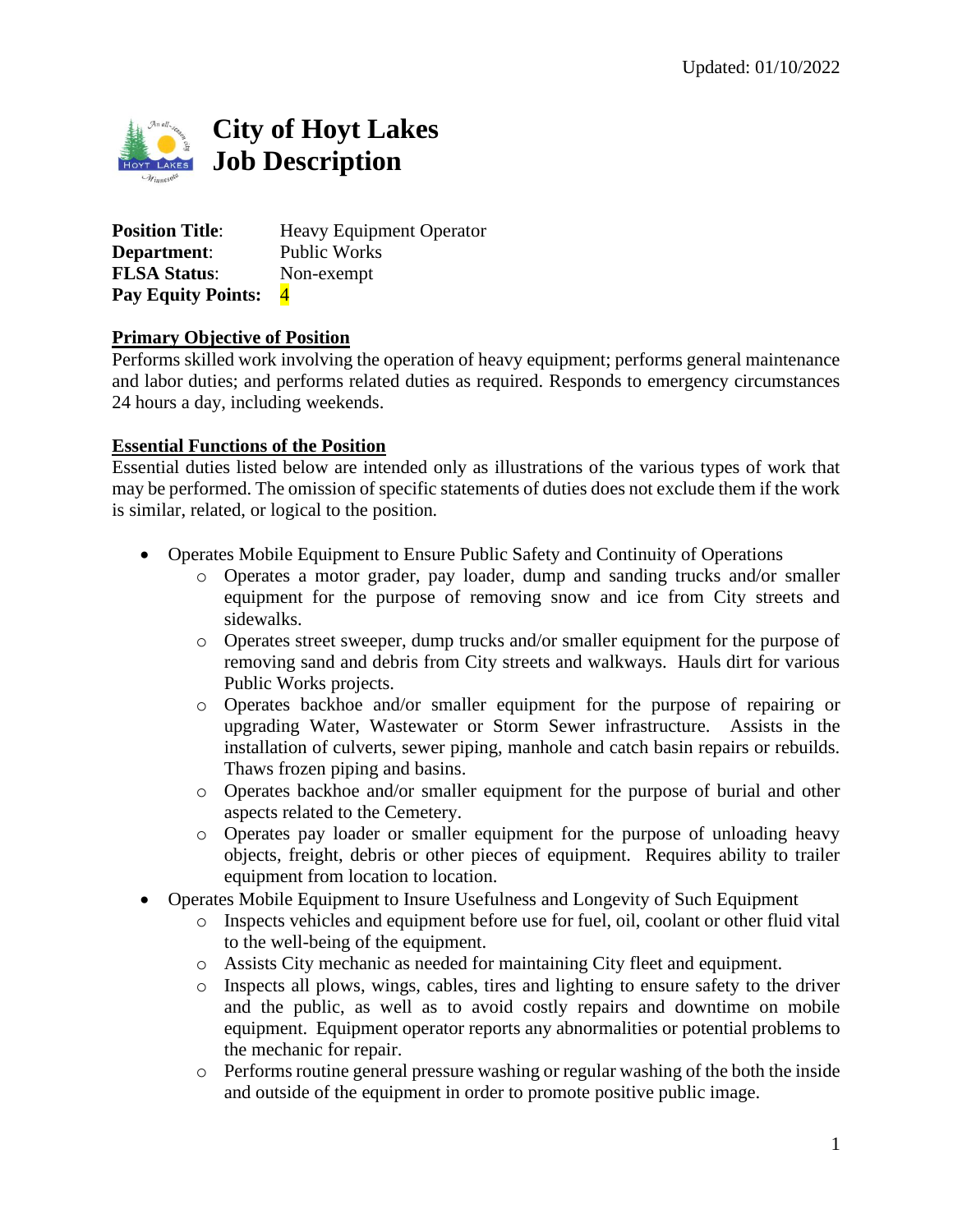- Performs Various Public Works Maintenance Activities
	- o Inspects, repairs and rebuilds public playgrounds and other recreational facilities.
	- o Performs duties related to street or other sign maintenance, including repair, replacement or relocation of existing signage.
	- o Performs miscellaneous building and grounds functions, including painting, staining, grass cutting and trimming, furnace filter and lighting replacements. Responsible for Public Works Facility general cleanliness and housekeeping.
	- o Operates stationary low pressure hot water boiler as required. Switches to back up equipment or shuts down boiler when necessary.
- Operates and Maintains Facilities and Distribution and Collection Systems
	- o Assist in Utility Field Maintenance activities.
	- o Occasional involvement with meter reading, delinquency related turn-ons, turn-offs and related service requests.
	- o Miscellaneous testing, laboratory activities and adjustments to control systems with some oversight.
	- o Occasional involvement in sludge testing and disposal activities.
	- o Handles chemicals related to treatment processes.
	- o Serves as vacation, illness or weekend replacement for existing Utility personnel.
- Performs all other like or lesser job-related duties as necessary or assigned.

### **Examples of Performance Criteria**

- Demonstrates a working knowledge of methods, tools and equipment used in public works maintenance activities such as, but not limited to: snow removal, street repair and maintenance, boulevard repair and maintenance, storm sewer repair and maintenance, equipment care and maintenance, and tree trimming and removal.
- Demonstrates a positive attitude toward job assignments and tasks to be performed.
- Is conscientious in the maintenance and operation of equipment.
- Shows initiative in recommending methods to improve safety, efficiency, and quality on the job.

### **Minimum Qualification**

- Two-year vocational school occupational proficiency degree from an accredited intuition or high school diploma with five (5) years of progressively complex and varied heave equipment operation and responsibility.
- Valid Class B driver's license with air brake endorsement, or ability to obtain within six months.

### **Desirable Qualifications**

- Additional street and/ or utility maintenance, construction or farming experience including the use of associated equipment
- Experience working in a municipal public works department
- History of safe work habits and clean driving record

### **Supervision of Others**

May provide on-site direction to full-time employees, seasonal employees, or contract personnel.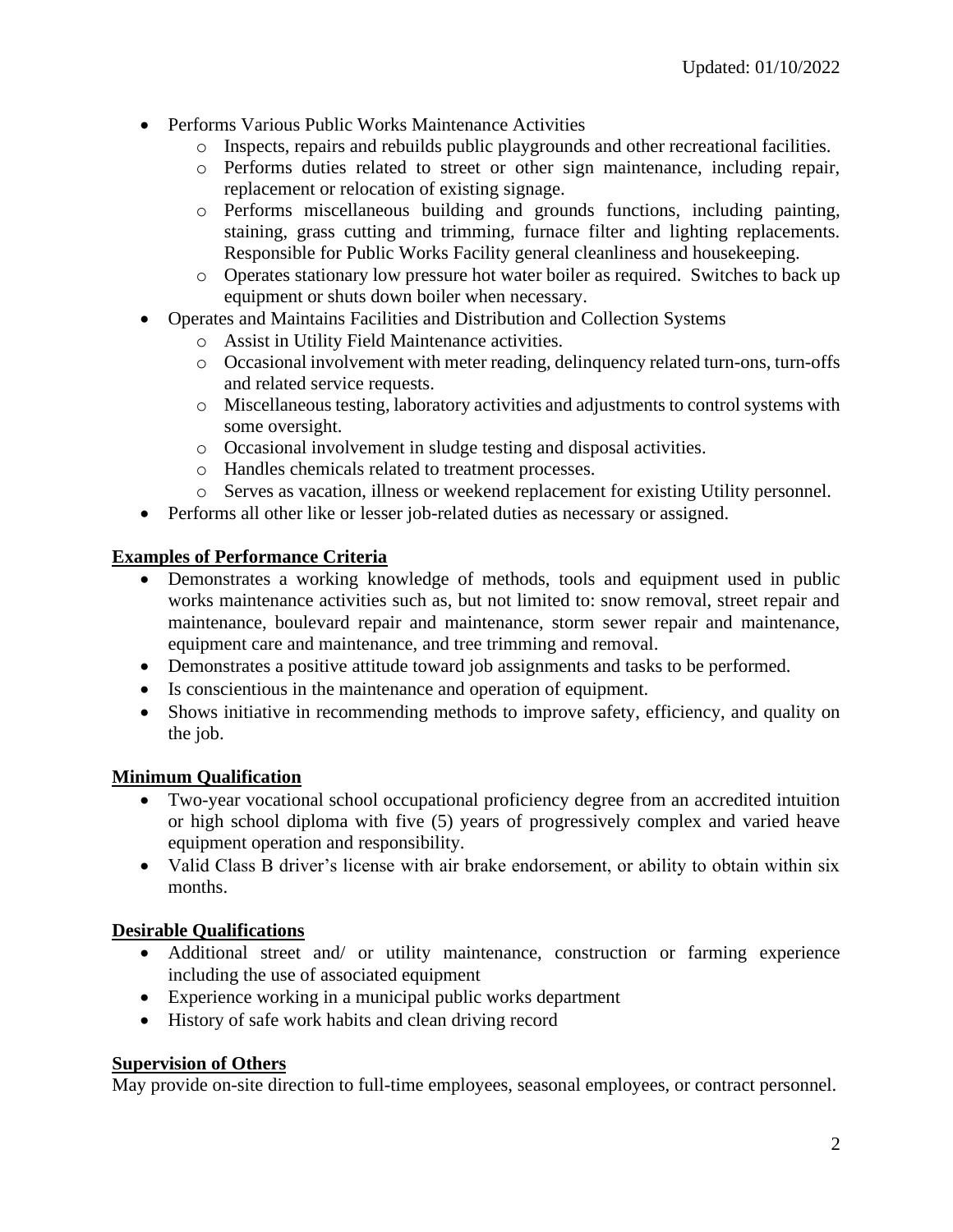### **Equipment/Job Location**

The work environment characteristics described are representative of those an employee encounters while performing the essential functions of the job. Duties performed are typically outside, and, therefore, subject to climatic extremes.

#### **Conditions of Employment**

- Must comply with organizational and department policies
- Must possess a valid Class B driver's license

*This position description does not constitute an employment agreement between the employer and the employee and is subject to change by the employer as the needs of the city and requirements of the job change.*

*The City of Hoyt Lakes is an Equal Opportunity Employer in compliance with the Americans with Disabilities Act. It will provide reasonable accommodations to qualified individuals with disabilities and encourages both prospective and current employees to discuss potential accommodations with the employer.*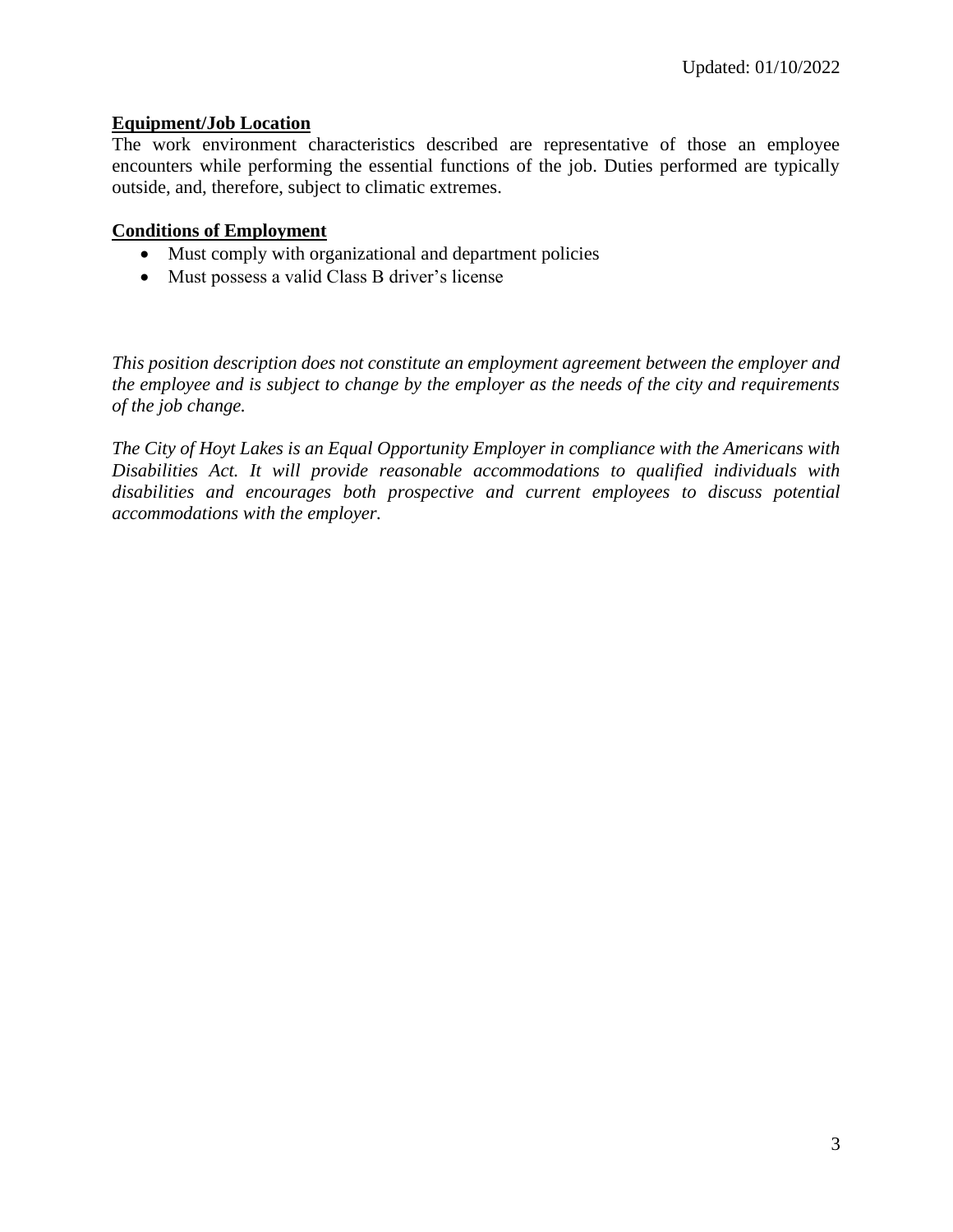## City of Hoyt Lakes ADA Physical and Environmental Job Factors

Department: Public Works

Job Descriptions: Combination Specialist I, Heavy Equipment Operator, Mechanic, Public Works Director

## Physical Requirements Check-Off Form

|                                      |      |     | Up to       | Over        |
|--------------------------------------|------|-----|-------------|-------------|
|                                      | None | 1/3 | 2/3         | 2/3         |
| Stand                                |      |     | $\boxtimes$ |             |
| Walk                                 |      |     | $\boxtimes$ |             |
| Sit                                  |      | ⊠   |             |             |
| Use hands to finger, handle, or feel |      |     |             | $\boxtimes$ |
| Reach with hands and arms            |      |     | $\boxtimes$ |             |
| Climb or balance                     |      | ⊠   |             |             |
| Stoop, kneel, crouch, or crawl       |      | ⊠   |             |             |
| Talk or hear                         |      |     | Ⅺ           |             |
| Taste or smell                       |      |     |             |             |

How much daily/weekly on-the-job time is spent on the following?

Does this job require weight be lifted or force be exerted? If so, how much and how often?

|                      | <b>Amount of Time</b> |       |     |      |
|----------------------|-----------------------|-------|-----|------|
|                      |                       | Up to |     | Over |
|                      | None                  | 1/3   | 2/3 | 2/3  |
| Up to 10 pounds      |                       |       |     |      |
| Up to 25 pounds      |                       |       |     |      |
| Up to 50 pounds      |                       |       | M   |      |
| Up to 100 pounds     |                       |       | ΙXι |      |
| More than 100 pounds |                       |       |     |      |

Does this job have any special vision requirements?

| $\boxtimes$ | Close vision (clear vision at 20 inches or less)                                          |
|-------------|-------------------------------------------------------------------------------------------|
| $\boxtimes$ | Distance vision (clear vision at 20 feet or more)                                         |
| $\boxtimes$ | Color vision (ability to identify and distinguish colors)                                 |
| $\boxtimes$ | Peripheral vision (ability to observe an area that can be seen up and down or to the left |
|             | and right while eyes are fixed on a given point)                                          |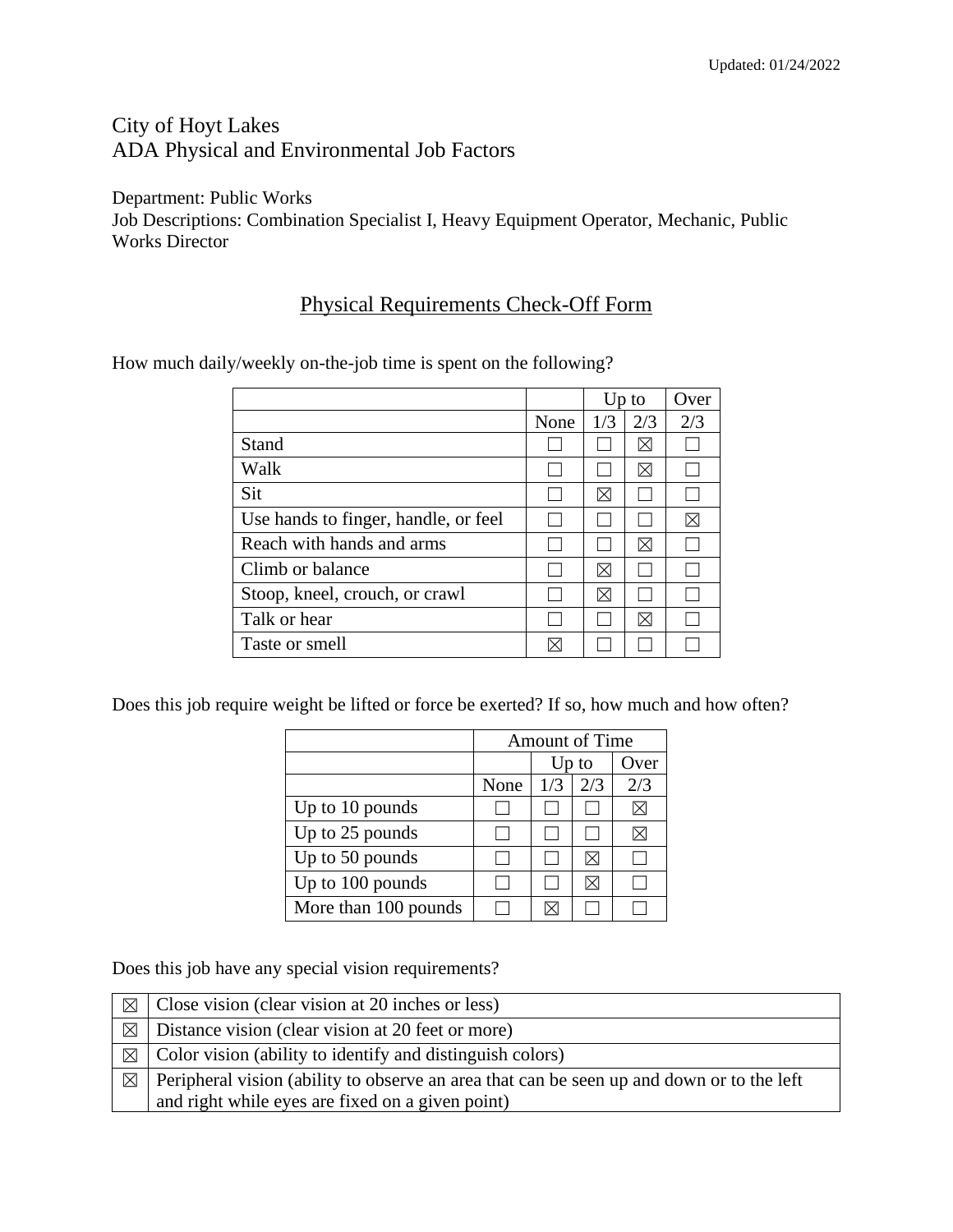| $\boxtimes$ | Depth perception (three-dimensional vision, ability to judge distances and spatial      |
|-------------|-----------------------------------------------------------------------------------------|
|             | relationships)                                                                          |
| $\boxtimes$ | Ability to adjust focus (ability to adjust the eye to bring an object into sharp focus) |
| $\boxtimes$ | Night vision (clear vision during dusk, dawn, and nighttime hours)                      |
|             | No special vision requirements                                                          |

Specify the essential job duties that require the physical demands indicated above.

Operation of heavy equipment, maintains city buildings, grounds, and mobile equipment, assists with operation of water and waste water systems, personnel management, administration, document management.

Ability to drive and operate a motor vehicle and heavy equipment.

Other factors that are applicable may be added as appropriate.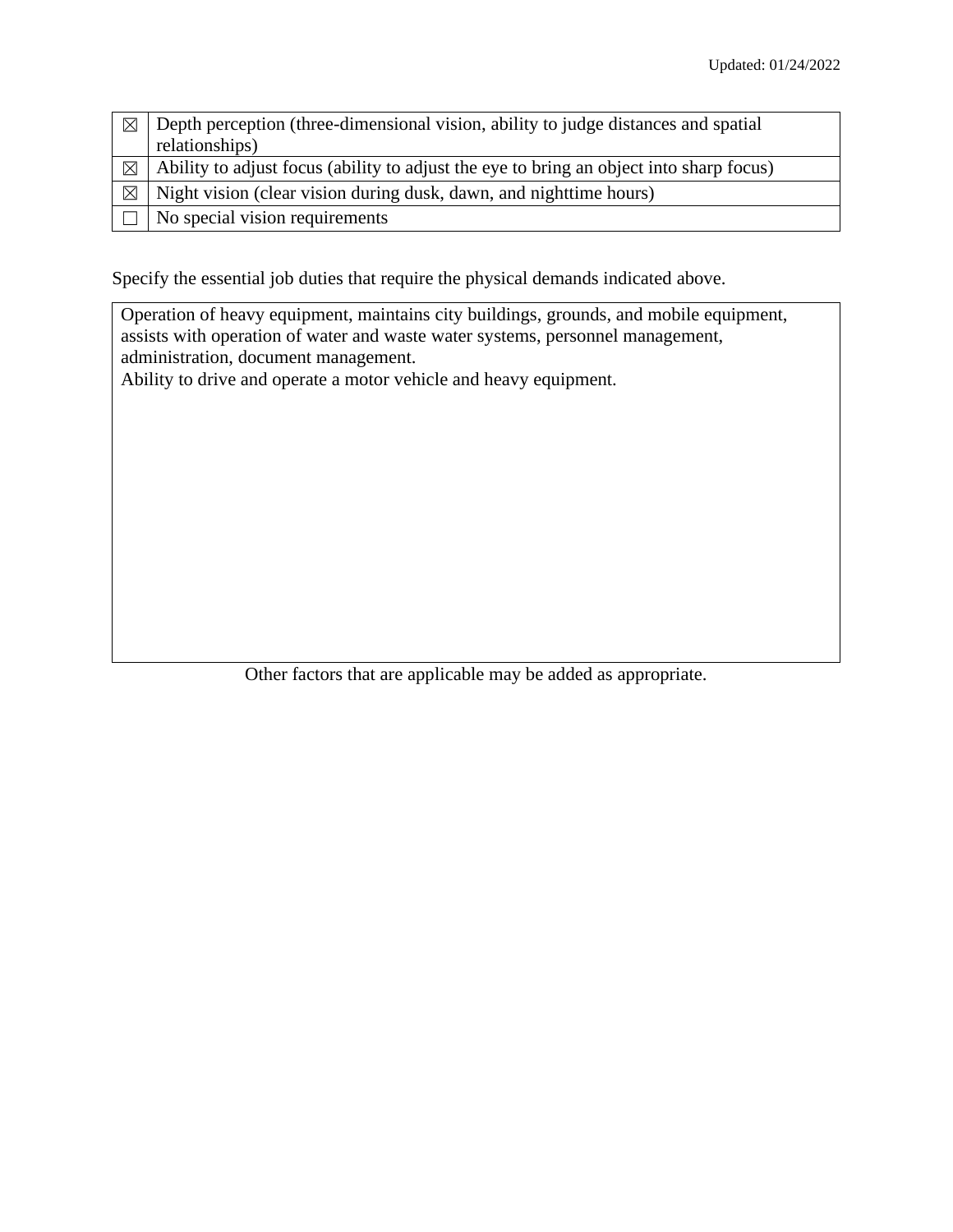## City of Hoyt Lakes ADA Physical and Environmental Job Factors

Department: Public Works Job Descriptions: Combination Specialist I, Heavy Equipment Operator, Mechanic, Public Works Director

### Work Environment Check-Off Form

How much daily/weekly exposure to the following environment conditions does this job require?

|                                       | Amount of Time |             |             |      |
|---------------------------------------|----------------|-------------|-------------|------|
|                                       |                |             | $Up$ to     | Over |
|                                       | None           | 1/3         | 2/3         | 2/3  |
| Work alone                            |                |             | $\boxtimes$ |      |
| Work with others                      |                | $\boxtimes$ |             |      |
| Work around others                    |                | $\boxtimes$ |             |      |
| Public contact                        |                | $\boxtimes$ |             |      |
| Extended day                          |                |             | $\boxtimes$ |      |
| Wet or humid conditions (non-weather) |                | ⊠           |             |      |
| Work near moving mechanical parts     |                |             | $\boxtimes$ |      |
| Work with pressurized equipment       |                | $\boxtimes$ |             |      |
| Work in high, precarious places       |                |             | $\boxtimes$ |      |
| Toxic or caustic chemicals            |                | ⊠           |             |      |
| Burning material/equipment            |                | $\boxtimes$ |             |      |
| Explosive material/equipment          |                | ⊠           |             |      |
| Outdoor weather conditions            |                |             |             | ⊠    |
| Extreme cold (non-weather)            |                | $\boxtimes$ |             |      |
| Extreme heat (non-weather)            |                | $\boxtimes$ |             |      |
| Risk of electrical shock              |                | $\boxtimes$ |             |      |
| Risk of radiation                     |                | $\boxtimes$ |             |      |
| Fumes/odors                           |                |             | $\boxtimes$ |      |
| Dirt/dust                             |                |             |             | ⊠    |
| Vibration                             |                |             | $\boxtimes$ |      |
| Small and/or enclosed spaces          |                | $\boxtimes$ |             |      |

How much noise is typical for the work environment of this job?

| $\Box$ Very quiet conditions (e.g. forest trail, isolation booth) |
|-------------------------------------------------------------------|
| $\Box$ Quiet conditions (e.g. library, private office)            |
| $\Box$ Moderate noise (e.g. business office, light traffic)       |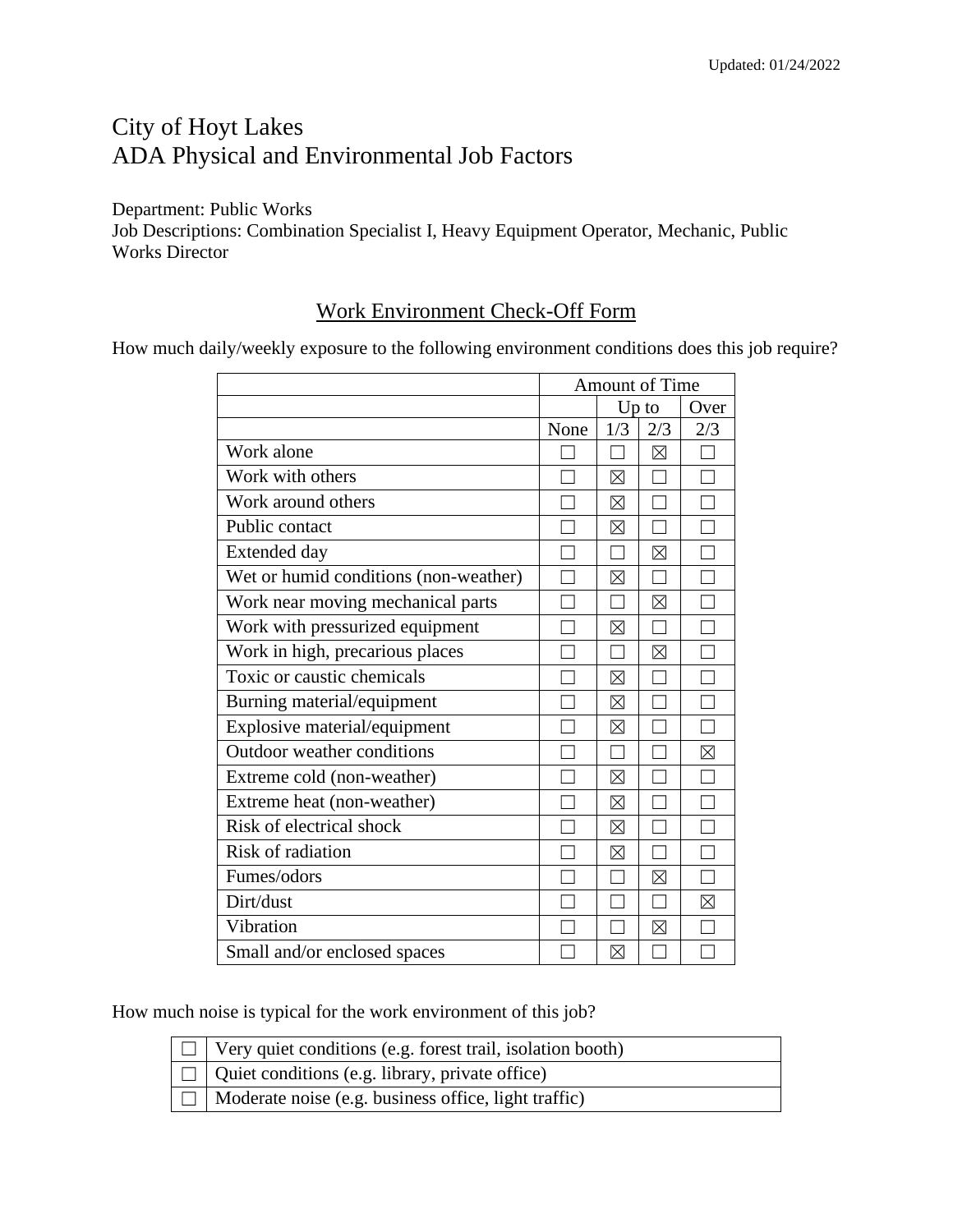| $\vert \boxtimes \vert$ Loud noise (e.g. metal can manufacturing, large earth-moving equipment) $\vert$ |
|---------------------------------------------------------------------------------------------------------|
| $\Box$ Very loud noise (e.g. jack hammer work, front row at a rock concert)                             |

Specify the essential job duties that require the physical demands indicated above.

Equipment/Job Location – Indoor work at public buildings and facilities; outdoor work maintaining and improving streets, recreation areas, and buildings.

Other factors that are applicable may be added as appropriate.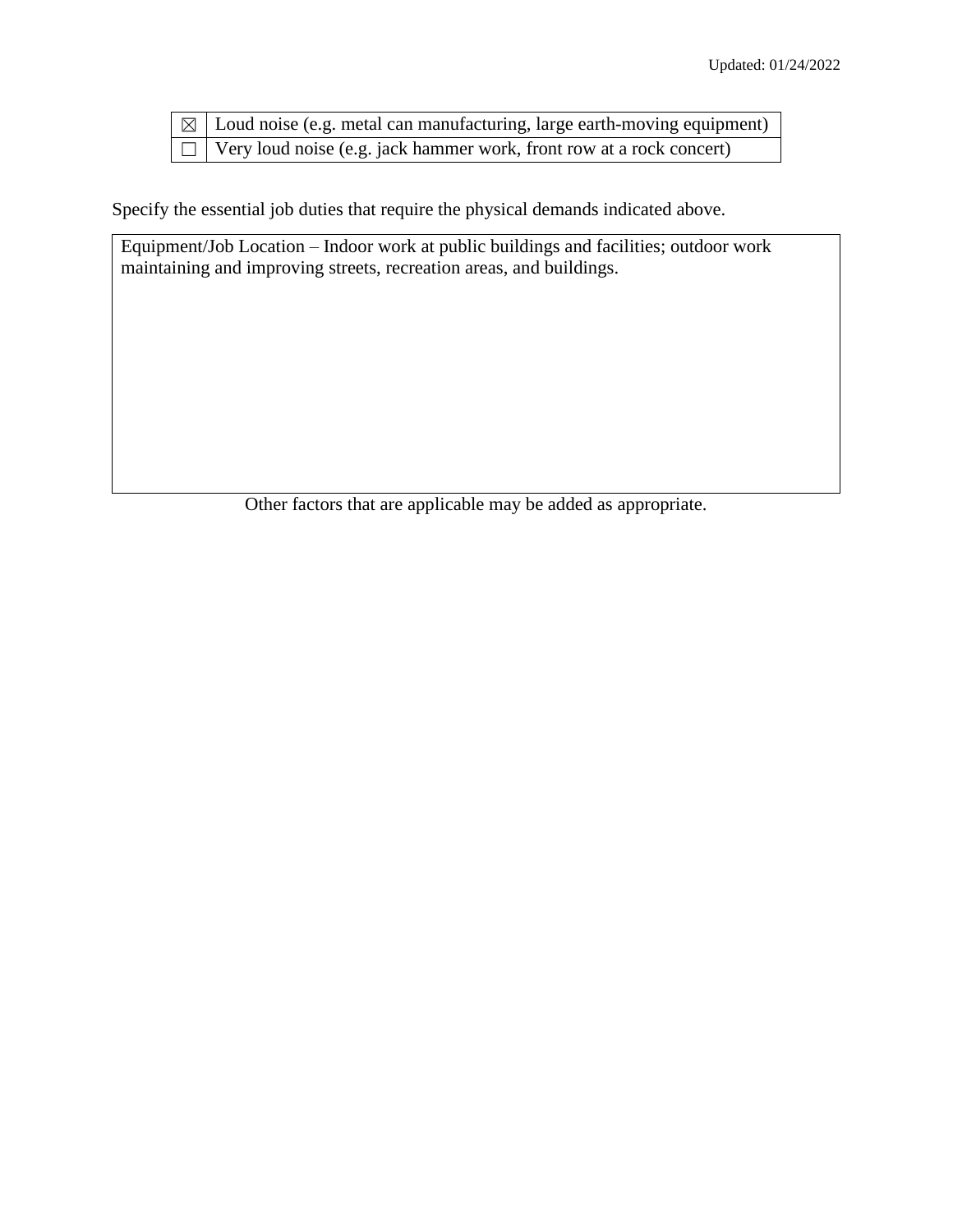

# **City of Hoyt Lakes Application for Employment**

206 Kennedy Memorial Drive Hoyt Lakes, MN 55750 [info@hoytlakes.com](mailto:info@hoytlakes.com) 218-225-2344

We welcome you as an applicant for employment with the City of Hoyt Lakes. It is the City of Hoyt Lakes' policy to provide equal opportunity in employment. The City of Hoyt Lakes will not discriminate on the basis of race, color, creed, age, religion, national origin, marital status, disability, sex, sexual orientation, familial status, status with regard to public assistance, local human rights commission activity or any other basis protected by law.

Please furnish complete information, so we may accurately and completely assess your qualifications. You may attach any other information which provides additional detail about your qualifications for employment in the position you seek. Please refer to the Applicant Data Practices Advisory for guidance regarding how your application information will be used, the consequences of providing or not providing your information, and more.

The City of Hoyt Lakes accommodates qualified persons with disabilities in all aspects of employment, including the application process. If you believe you need a reasonable accommodation to complete the application process, please contact the Clerk's Office at 218-225-2344.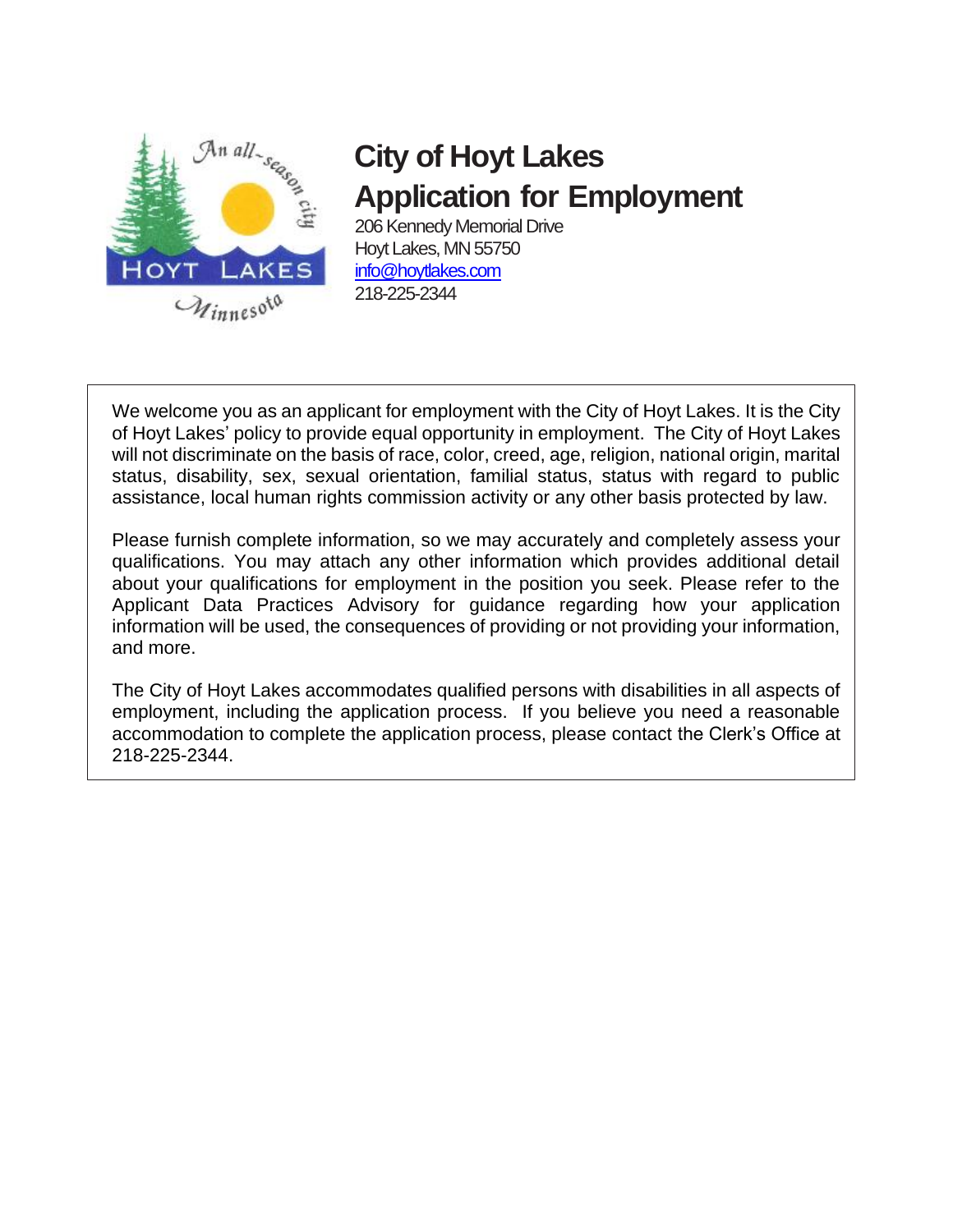### **Please print in INK or type when completing this application**

Title of position applying for:

### **Personal Information**

| Name:                 | (Last)                                                                    | (First)                | (MI) |
|-----------------------|---------------------------------------------------------------------------|------------------------|------|
| <b>Street Address</b> |                                                                           |                        |      |
| City, State, Zip      |                                                                           |                        |      |
| <b>Phone Number</b>   |                                                                           | <b>Alternate Phone</b> |      |
| Email                 |                                                                           |                        |      |
|                       |                                                                           |                        |      |
|                       | Are you legally eligible to work in the United States in the position for |                        | Yes  |

| which you are applying?                                                                 |     |
|-----------------------------------------------------------------------------------------|-----|
| Proof of citizenship or work eligibility will be required as a condition of employment. |     |
| Will your continued employment require employer sponsorship?                            | Nes |
| Are you at least 18 years old?                                                          | Yes |
| If no, please indicate date of birth:                                                   |     |

# **Educational Information**

| Circle the highest grade completed |                      |                      |                      |  |
|------------------------------------|----------------------|----------------------|----------------------|--|
| 12345678                           | 9 10 11 12 GED       | 13 14 15 16          | MA MS PHD JD         |  |
| <b>Grade School</b>                | <b>High School</b>   | College/Technical    | Graduate             |  |
| Did you graduate:                  | $\Box$ Yes $\Box$ No | $\Box$ Yes $\Box$ No | $\Box$ Yes $\Box$ No |  |
| (Please check)                     | <b>High School</b>   | College/Technical    | Graduate JD          |  |

| <b>School Name</b> | <b>Course of study</b> | <b>Degree</b> |
|--------------------|------------------------|---------------|
| High School:       |                        |               |
|                    |                        |               |
|                    |                        |               |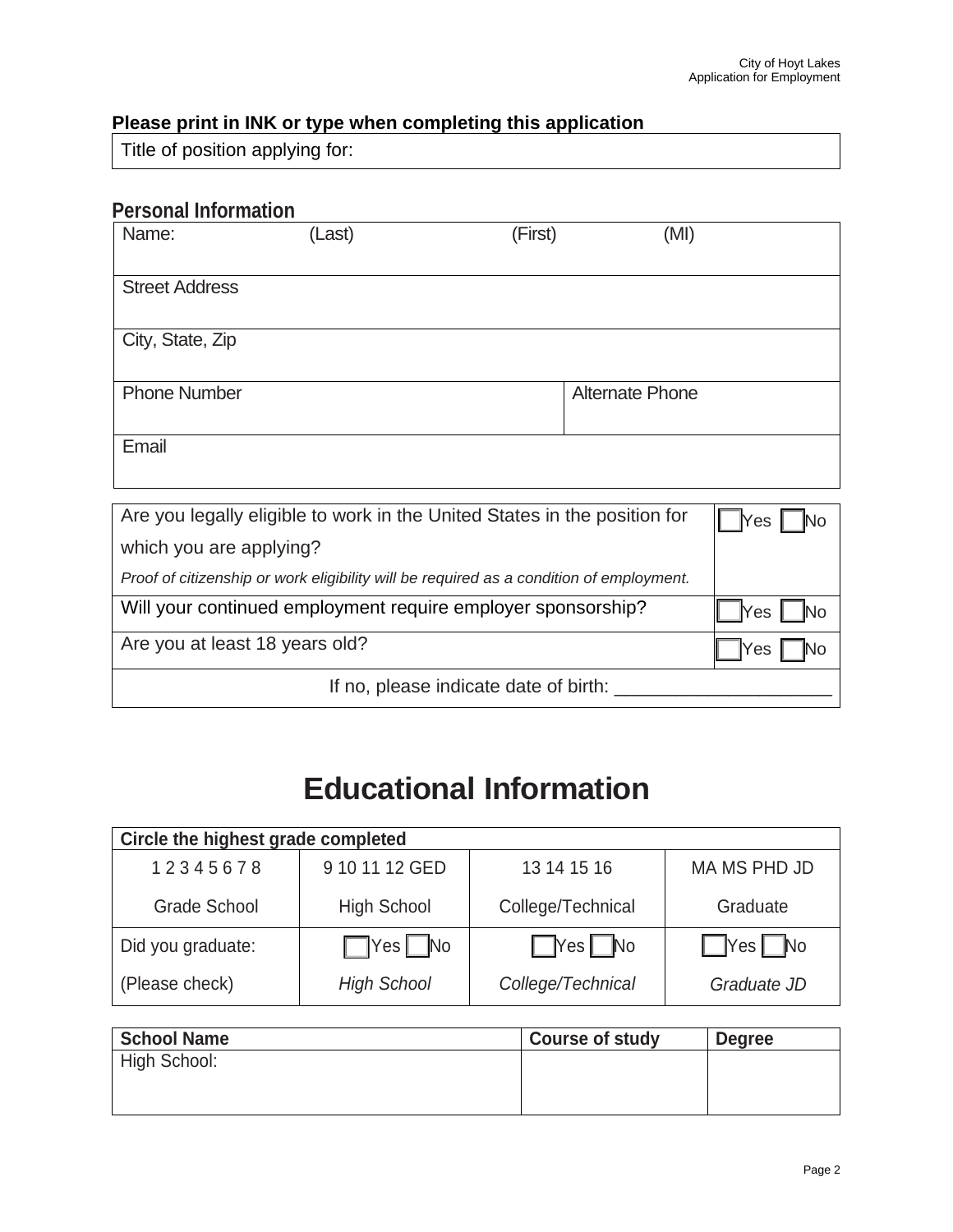List any other courses, seminars, workshops, or training you have that may provide you with skills related to this position:

\_\_\_\_\_\_\_\_\_\_\_\_\_\_\_\_\_\_\_\_\_\_\_\_\_\_\_\_\_\_\_\_\_\_\_\_\_\_\_\_\_\_\_\_\_\_\_\_\_\_\_\_\_\_\_\_\_\_\_\_\_\_\_\_\_\_\_\_\_\_

\_\_\_\_\_\_\_\_\_\_\_\_\_\_\_\_\_\_\_\_\_\_\_\_\_\_\_\_\_\_\_\_\_\_\_\_\_\_\_\_\_\_\_\_\_\_\_\_\_\_\_\_\_\_\_\_\_\_\_\_\_\_\_\_\_\_\_\_\_\_

\_\_\_\_\_\_\_\_\_\_\_\_\_\_\_\_\_\_\_\_\_\_\_\_\_\_\_\_\_\_\_\_\_\_\_\_\_\_\_\_\_\_\_\_\_\_\_\_\_\_\_\_\_\_\_\_\_\_\_\_\_\_\_\_\_\_\_\_\_\_

\_\_\_\_\_\_\_\_\_\_\_\_\_\_\_\_\_\_\_\_\_\_\_\_\_\_\_\_\_\_\_\_\_\_\_\_\_\_\_\_\_\_\_\_\_\_\_\_\_\_\_\_\_\_\_\_\_\_\_\_\_\_\_\_\_\_\_\_\_\_

List any current licenses, registrations, or certificates you possess which may be related to this position:

\_\_\_\_\_\_\_\_\_\_\_\_\_\_\_\_\_\_\_\_\_\_\_\_\_\_\_\_\_\_\_\_\_\_\_\_\_\_\_\_\_\_\_\_\_\_\_\_\_\_\_\_\_\_\_\_\_\_\_\_\_\_\_\_\_\_\_\_\_\_

\_\_\_\_\_\_\_\_\_\_\_\_\_\_\_\_\_\_\_\_\_\_\_\_\_\_\_\_\_\_\_\_\_\_\_\_\_\_\_\_\_\_\_\_\_\_\_\_\_\_\_\_\_\_\_\_\_\_\_\_\_\_\_\_\_\_\_\_\_\_

\_\_\_\_\_\_\_\_\_\_\_\_\_\_\_\_\_\_\_\_\_\_\_\_\_\_\_\_\_\_\_\_\_\_\_\_\_\_\_\_\_\_\_\_\_\_\_\_\_\_\_\_\_\_\_\_\_\_\_\_\_\_\_\_\_\_\_\_\_\_

\_\_\_\_\_\_\_\_\_\_\_\_\_\_\_\_\_\_\_\_\_\_\_\_\_\_\_\_\_\_\_\_\_\_\_\_\_\_\_\_\_\_\_\_\_\_\_\_\_\_\_\_\_\_\_\_\_\_\_\_\_\_\_\_\_\_\_\_\_\_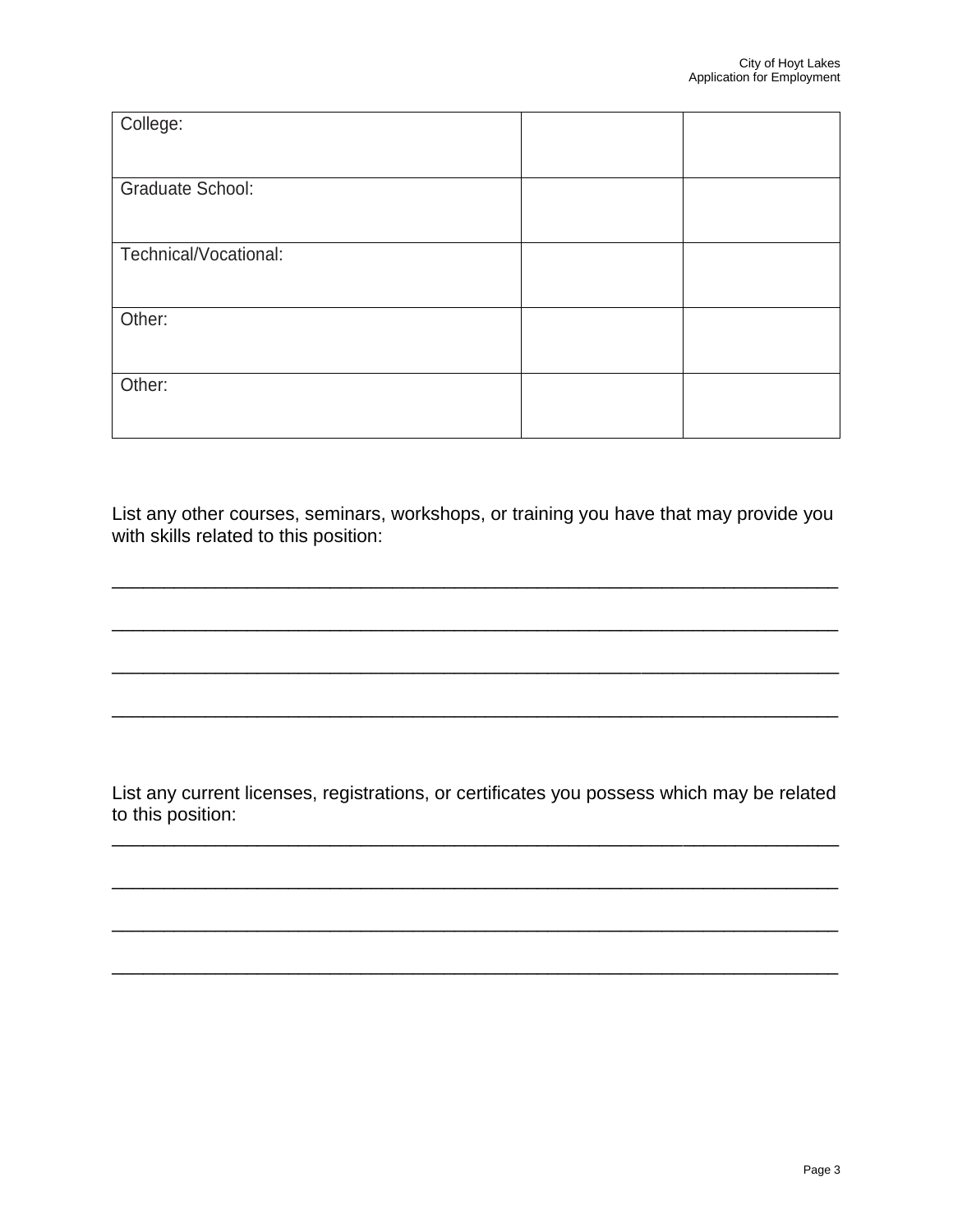# **Employment Experience**

List present or most recent employer first. Please note "see resume" is not an acceptable response for any entries on this application. Resumes will only be considered in addition to, but not in lieu of, this application.

| Company                           | Name of last supervisor<br>Hrs./Week |  |
|-----------------------------------|--------------------------------------|--|
| Address                           | <b>Start Date</b>                    |  |
| City, State, Zip                  | <b>End Date</b>                      |  |
| <b>Phone Number</b>               | Last job title                       |  |
| Reason for leaving (be specific): |                                      |  |
|                                   |                                      |  |
| Describe your work in this job:   |                                      |  |
|                                   |                                      |  |
|                                   |                                      |  |
|                                   |                                      |  |
|                                   |                                      |  |
| May we contact this employer?     | Yes $\square$<br>]No                 |  |

| Company | Name of last supervisor | Hrs./Week |
|---------|-------------------------|-----------|
| Address | <b>Start Date</b>       |           |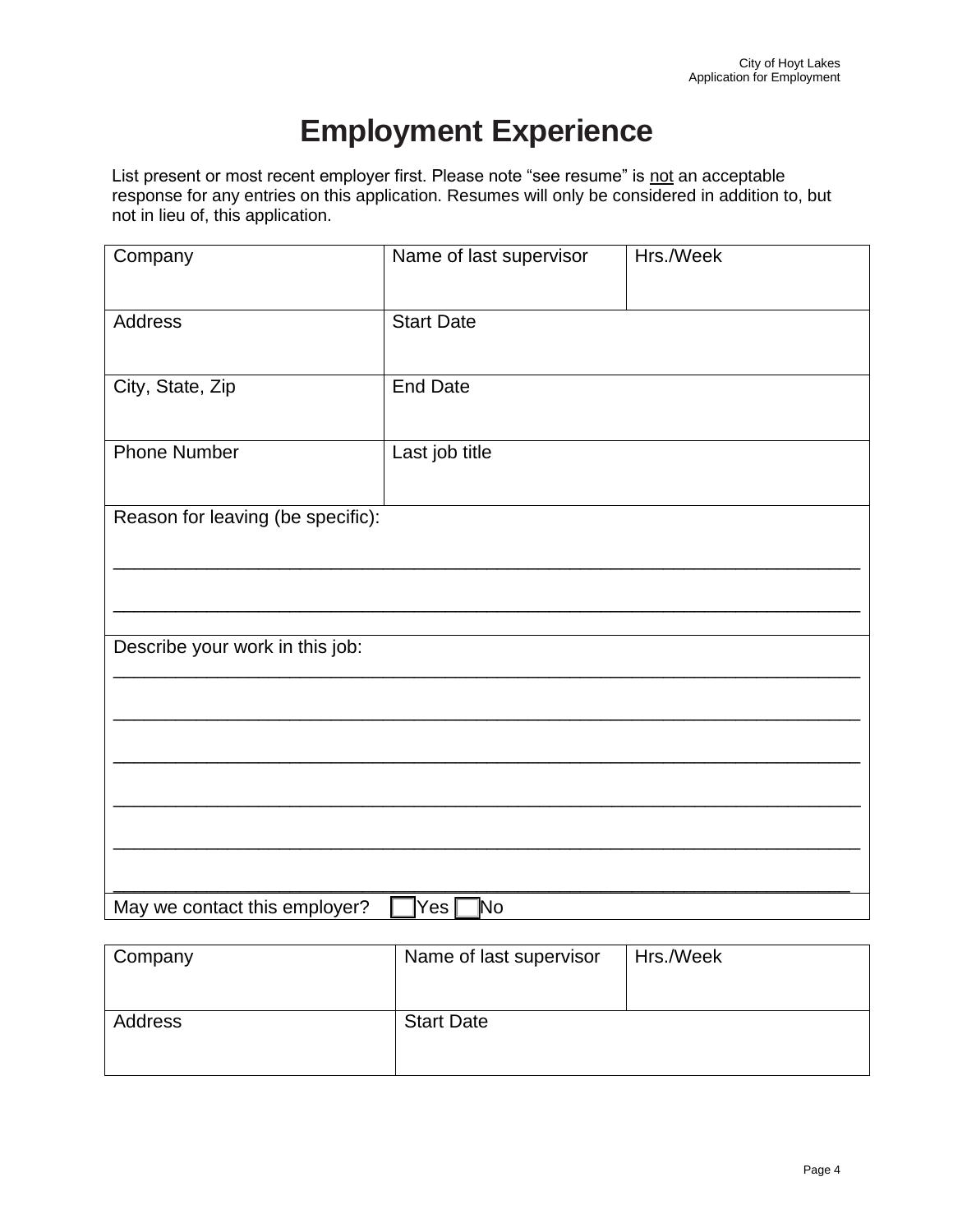| City, State, Zip                  | <b>End Date</b>        |
|-----------------------------------|------------------------|
| <b>Phone Number</b>               | Last job title         |
|                                   |                        |
| Reason for leaving (be specific): |                        |
|                                   |                        |
|                                   |                        |
| Describe your work in this job:   |                        |
|                                   |                        |
|                                   |                        |
|                                   |                        |
|                                   |                        |
| May we contact this employer?     | ]No<br>$\mathsf{YesL}$ |

| Company                           | Hrs./Week<br>Name of last supervisor |  |  |
|-----------------------------------|--------------------------------------|--|--|
| Address                           | <b>Start Date</b>                    |  |  |
| City, State, Zip                  | <b>End Date</b>                      |  |  |
| <b>Phone Number</b>               | Last job title                       |  |  |
| Reason for leaving (be specific): |                                      |  |  |
|                                   |                                      |  |  |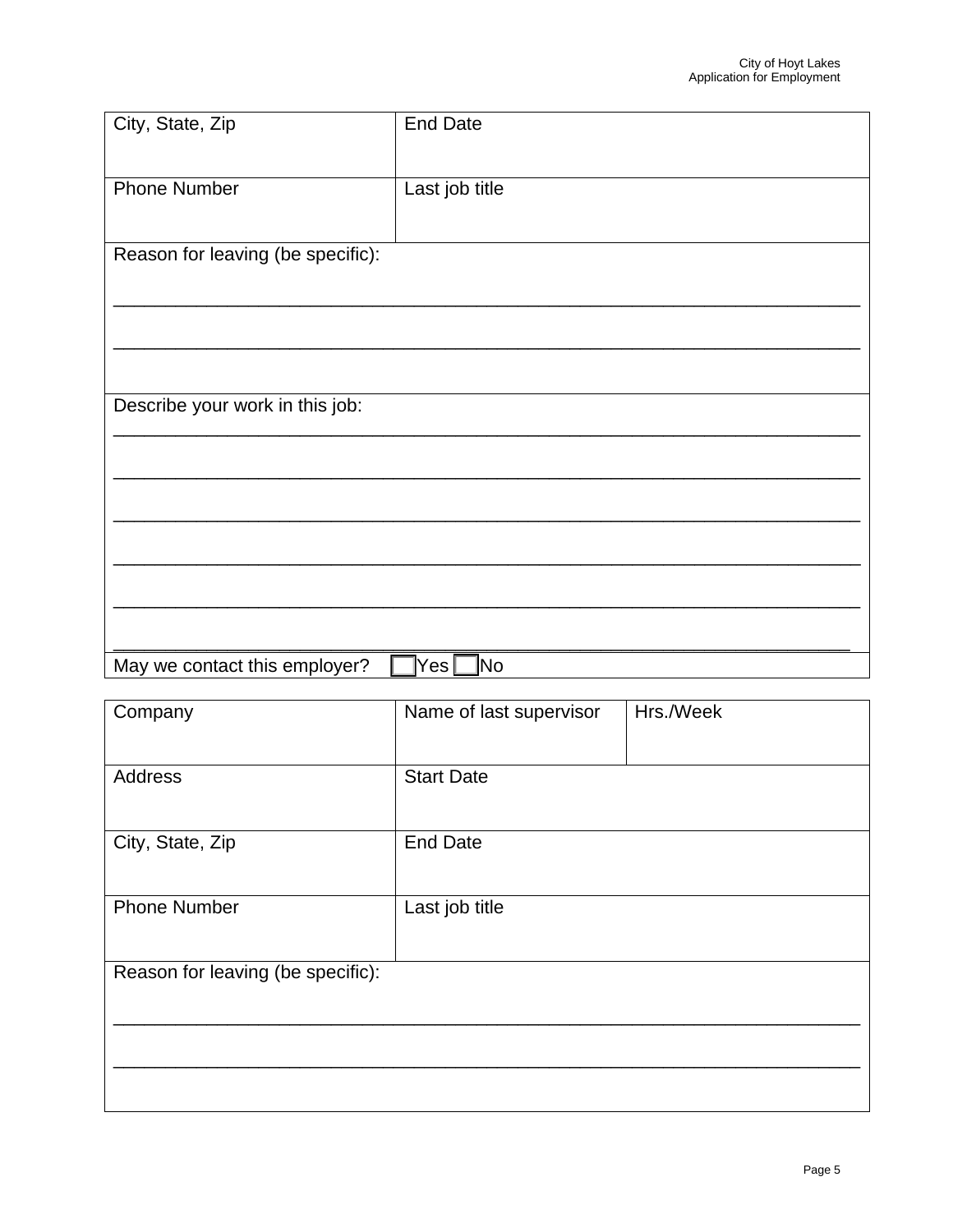| Describe your work in this job: |                         |           |
|---------------------------------|-------------------------|-----------|
|                                 |                         |           |
|                                 |                         |           |
|                                 |                         |           |
|                                 |                         |           |
|                                 |                         |           |
|                                 |                         |           |
| May we contact this employer?   | ]No<br>Yes <sub>l</sub> |           |
| Company                         | Name of last supervisor | Hrs./Week |
|                                 |                         |           |
| Address                         | <b>Start Date</b>       |           |
|                                 |                         |           |
| City, State, Zip                | <b>End Date</b>         |           |
|                                 |                         |           |
| <b>Phone Number</b>             | Last job title          |           |

Reason for leaving (be specific):

Describe your work in this job:

| May<br>this employer? '<br>' we contact |  |
|-----------------------------------------|--|
|                                         |  |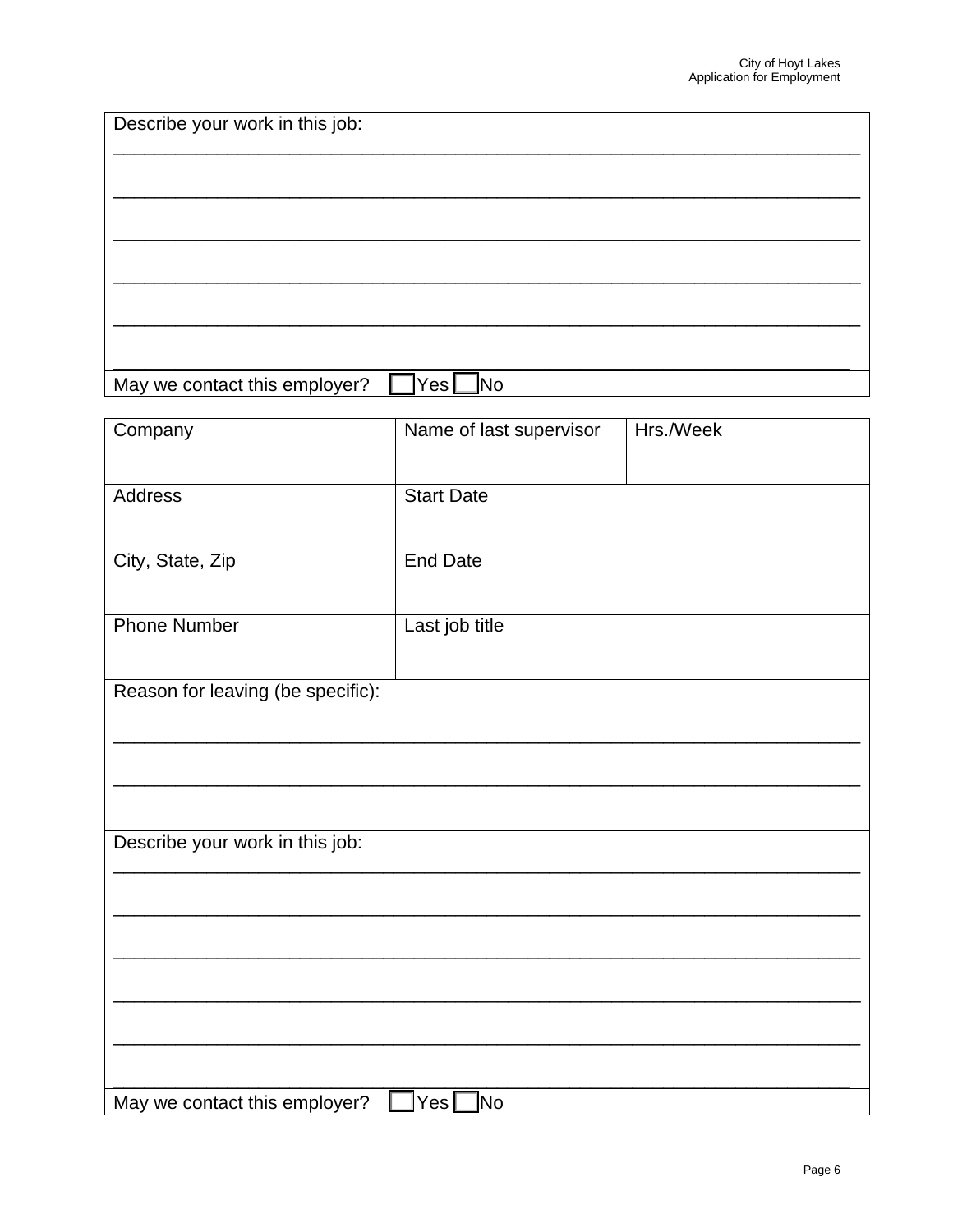# **Unpaid Experience**

Describe any unpaid or volunteer experience relevant to the position for which you are applying (you may exclude, if you wish, information which would reveal race, sex, religion, age, disability, or other protected status).

\_\_\_\_\_\_\_\_\_\_\_\_\_\_\_\_\_\_\_\_\_\_\_\_\_\_\_\_\_\_\_\_\_\_\_\_\_\_\_\_\_\_\_\_\_\_\_\_\_\_\_\_\_\_\_\_\_\_\_\_\_\_\_\_\_\_\_\_

\_\_\_\_\_\_\_\_\_\_\_\_\_\_\_\_\_\_\_\_\_\_\_\_\_\_\_\_\_\_\_\_\_\_\_\_\_\_\_\_\_\_\_\_\_\_\_\_\_\_\_\_\_\_\_\_\_\_\_\_\_\_\_\_\_\_\_\_

\_\_\_\_\_\_\_\_\_\_\_\_\_\_\_\_\_\_\_\_\_\_\_\_\_\_\_\_\_\_\_\_\_\_\_\_\_\_\_\_\_\_\_\_\_\_\_\_\_\_\_\_\_\_\_\_\_\_\_\_\_\_\_\_\_\_\_\_

\_\_\_\_\_\_\_\_\_\_\_\_\_\_\_\_\_\_\_\_\_\_\_\_\_\_\_\_\_\_\_\_\_\_\_\_\_\_\_\_\_\_\_\_\_\_\_\_\_\_\_\_\_\_\_\_\_\_\_\_\_\_\_\_\_\_\_\_

\_\_\_\_\_\_\_\_\_\_\_\_\_\_\_\_\_\_\_\_\_\_\_\_\_\_\_\_\_\_\_\_\_\_\_\_\_\_\_\_\_\_\_\_\_\_\_\_\_\_\_\_\_\_\_\_\_\_\_\_\_\_\_\_\_\_\_\_

\_\_\_\_\_\_\_\_\_\_\_\_\_\_\_\_\_\_\_\_\_\_\_\_\_\_\_\_\_\_\_\_\_\_\_\_\_\_\_\_\_\_\_\_\_\_\_\_\_\_\_\_\_\_\_\_\_\_\_\_\_\_\_\_\_\_\_\_

\_\_\_\_\_\_\_\_\_\_\_\_\_\_\_\_\_\_\_\_\_\_\_\_\_\_\_\_\_\_\_\_\_\_\_\_\_\_\_\_\_\_\_\_\_\_\_\_\_\_\_\_\_\_\_\_\_\_\_\_\_\_\_\_\_\_\_\_

# **Military Experience**

| Did you serve in the U.S. Armed Forces? Yes                                                                                                                                                              |
|----------------------------------------------------------------------------------------------------------------------------------------------------------------------------------------------------------|
| Describe your duties:                                                                                                                                                                                    |
|                                                                                                                                                                                                          |
|                                                                                                                                                                                                          |
|                                                                                                                                                                                                          |
|                                                                                                                                                                                                          |
|                                                                                                                                                                                                          |
|                                                                                                                                                                                                          |
|                                                                                                                                                                                                          |
|                                                                                                                                                                                                          |
| Do you wish to apply for Veterans' Preference points: Yes No                                                                                                                                             |
| If you answered "yes," you must complete the enclosed application for Veterans' Preference points,<br>and submit the application and required documentation to the City of Hoyt Lakes by the application |
| deadline of the position for which you are applying.                                                                                                                                                     |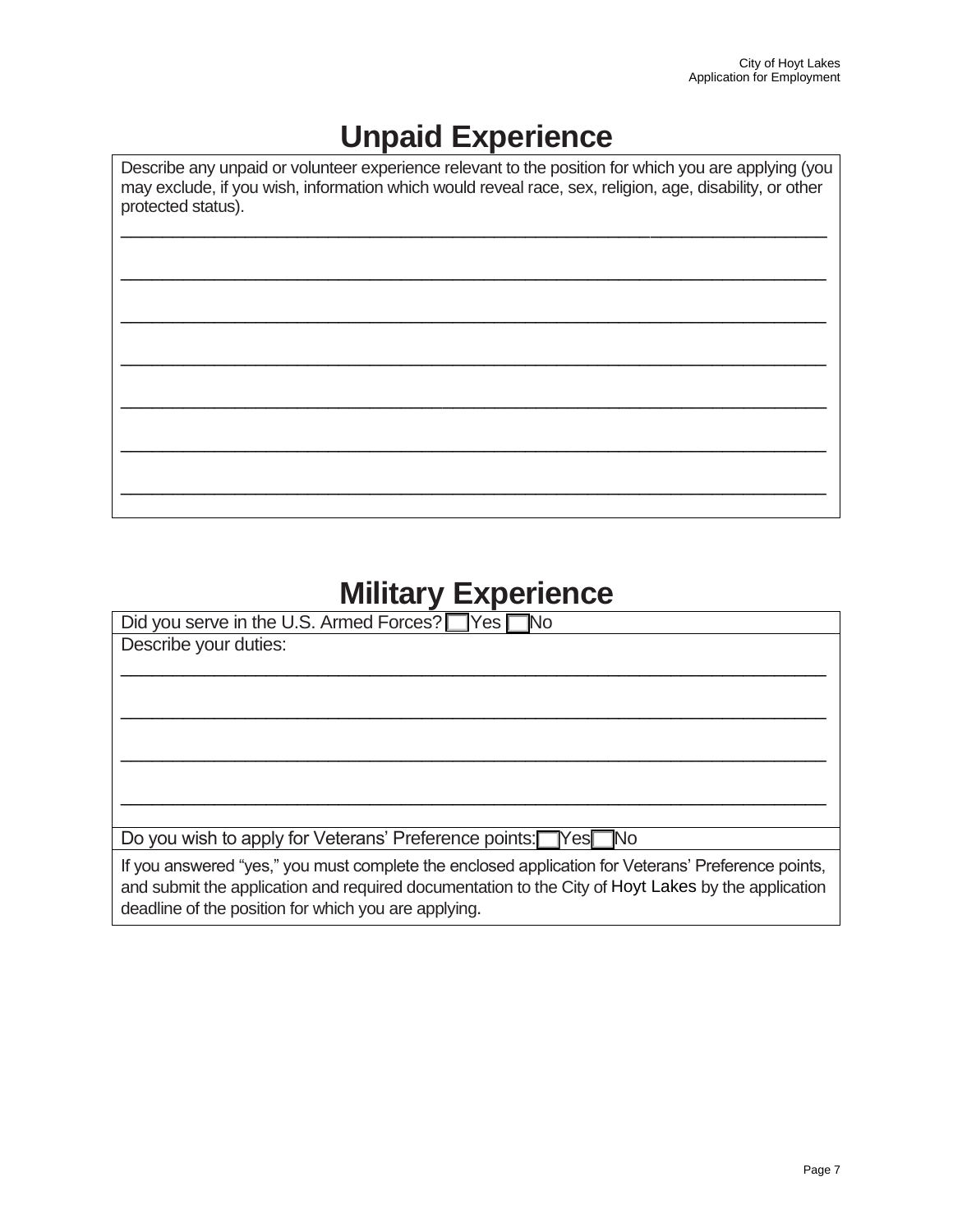# **Authorization**

I certify that all information I have provided in this application for employment is true and complete to the best of my knowledge. Any misrepresentation or omission of any fact in my application, resume or any other materials, or during any interviews, can be justification for refusal of employment, or if employed, will be grounds for dismissal, regardless of length of employment or when the misrepresentation or omission is discovered.

I acknowledge that I have received a copy of the job description summary for the position/s for which I am applying. I further acknowledge my understanding that employment with the City of Hoyt Lakes is "at will," and that employment may be terminated by either the City of Hoyt Lakes or me at any time, with or without notice.

With my signature below, I am providing the City of Hoyt Lakes authorization to verify all information I provided within this application packet, including contacting current or previous employers, references, and conducting background investigation. However, I understand that if, in the Employment Experience section I have answered "No" to the question, "May we contact this employer?", contact with that employer will not be made without my specific authorization.

I have read the included Applicant Data Practices Advisory, and I further understand that criminal history checks may be conducted and that a conviction of a crime related to this position may result in my being rejected for this job opening. I also understand it is my responsibility to notify the City of Hoyt Lakes in writing of any changes to information reported in this application for employment.

\_\_\_\_\_\_\_\_\_\_\_\_\_\_\_\_\_\_\_\_\_\_\_\_\_\_\_\_\_\_\_\_\_\_\_\_\_\_ \_\_\_\_\_\_\_\_\_\_\_\_\_\_\_\_\_\_\_\_\_\_\_

Signature Date **Date**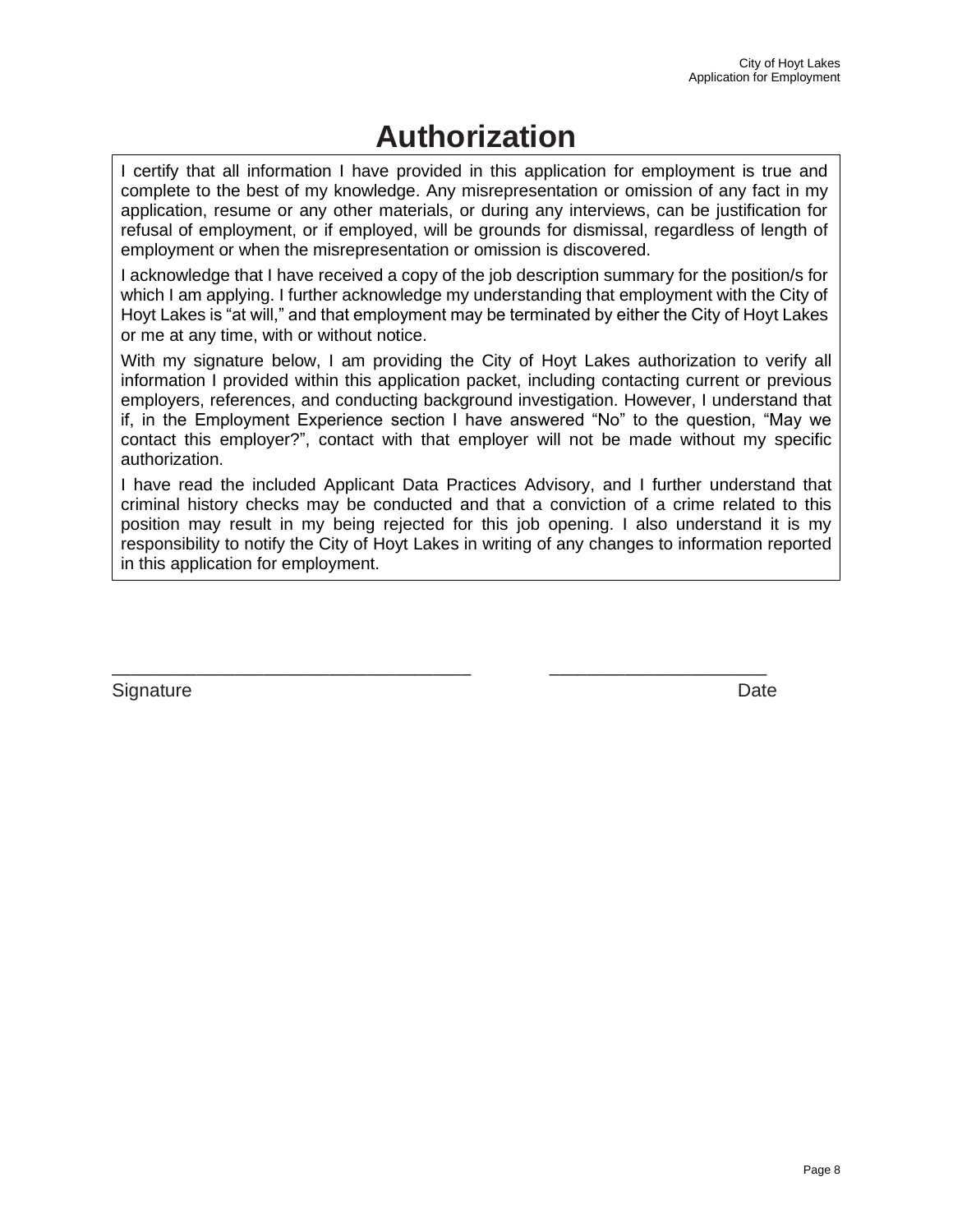# **Driving Record Release of Information**

| Name:                                     | (Last) | (First)    | (MI) |  |
|-------------------------------------------|--------|------------|------|--|
| Maiden, Alias, or Former Names            |        |            |      |  |
| Date of Birth                             |        | <b>Sex</b> |      |  |
| Diver's License Number and State of Issue |        |            |      |  |

|                                                                            | (Full Name: first, middle, last), am the |  |  |
|----------------------------------------------------------------------------|------------------------------------------|--|--|
| person named in an application for employment with the City of Hoyt Lakes. |                                          |  |  |

I realize I am not legally required to sign this form, but if I do not, the City of Hoyt Lakes will not be able to determine whether my driving record or conviction record, if any, is a job-related consideration. I understand that if I am rejected as a candidate for the position cited above on the basis of a criminal conviction, I will be notified in writing and will be given any rights to processing of complaints or grievances afforded by *Minnesota Statutes*, Chapter 364. I understand that information prepared by the East Range Police Department or other agent acting on the City's behalf is private data; that is, it may be released only pursuant to the statutory provisions of *Minnesota Statutes*, Chapter 13.

I hereby authorize the East Range Police Department or any agent acting on its behalf to inspect and gather information retained by local, county, state, and federal agencies as necessary to determine whether any convictions of a crime or moving traffic violations, for which a jail sentence or more than 90 days could have been imposed, directly related to the position of employment sought by me.

I specifically authorize the East Range Police Department to disclose all criminal history and driving record information to the City of Hoyt Lakes for the purpose of determining my suitability for employment with the City. Moreover, I hereby release the City of Hoyt Lakes, the East Range Police Department, its agents, and any agency named above from any and all liability.

The duration of this authorization shall be for a period no longer than one year from the date of my signature although I understand this authorization can be revoked by me if I indicate such intent in writing. Criminal history background checks will not be conducted on applicants, except for Police and Fire applicants, unless and until the applicant is selected for an interview.

| <b>Applicant's Signature</b> | Date |
|------------------------------|------|
|------------------------------|------|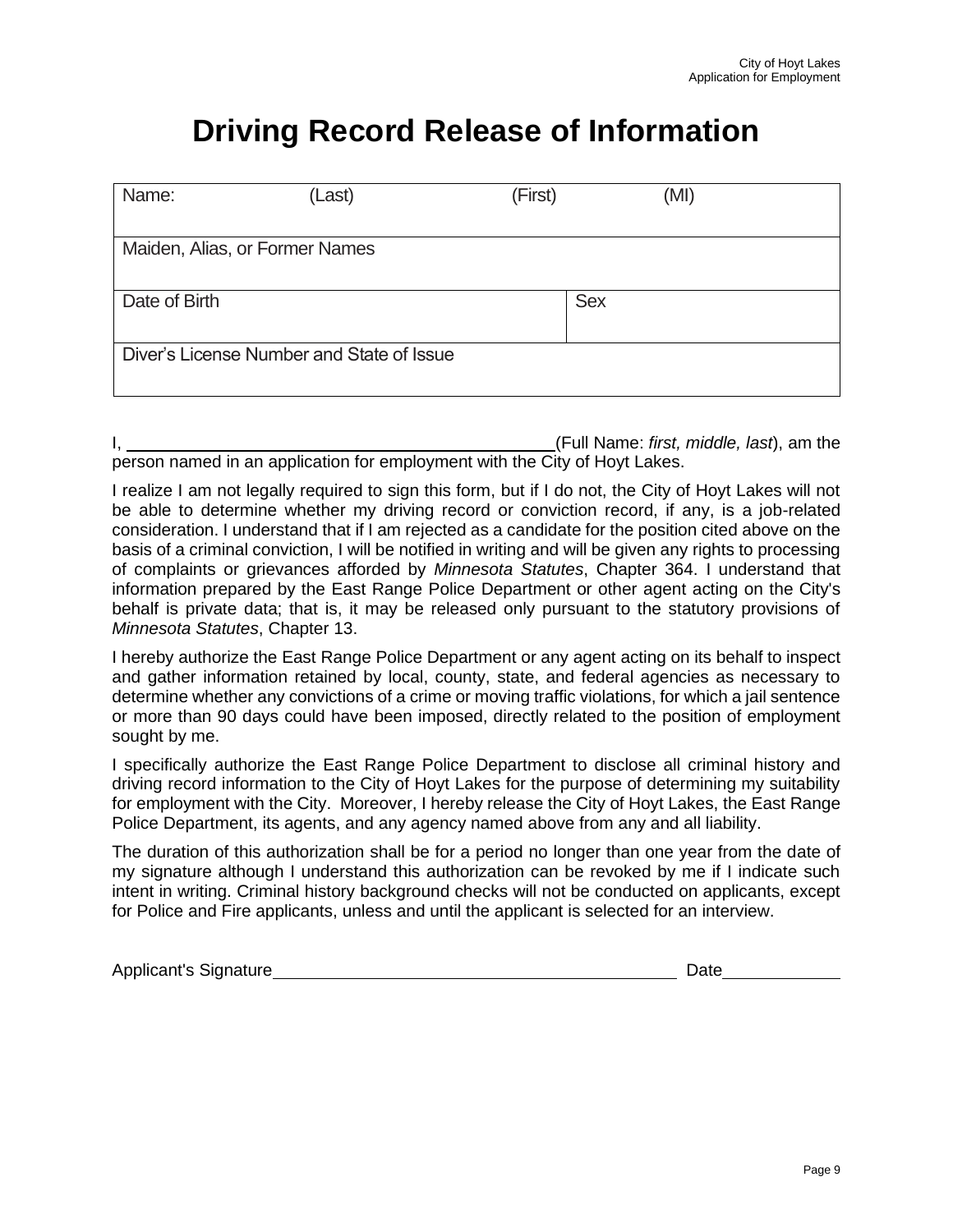# **Veterans' Preference**

#### **COMPLETE THIS FORM ONLY IF YOU ARE CLAIMING VETERANS' PREFERENCE**

NOTE: VETERANS' PREFERENCE POINTS CANNOT BE CONSIDERED WITHOUT SUPPORTING DOCUMENTATION. ATTACH COPY OF "MEMBER COPY 4" VETERAN'S DD214, OR OTHER DOCUMENTATION VERIFYING SERVICE. DOCUMENTATION MUST BE RECEIVED BY THE APPLICATION DEADLINE OF THE POSTING IN ORDER TO BE CONSIDERED**.** (VETERAN IS DEFINED BY MINN. STAT. § 197.447)

**You must submit a PHOTOCOPY of your "Member Copy 4" of your DD214 or other documentation verifying service to substantiate the services information requested on the form. Claims not accompanied by proper documentation will not be processed. For assistance in obtaining a copy of your "member Copy 4" of your DD214, or other documentation verifying service, contact your County Veterans' Service Office.**

The City of \_\_\_\_\_\_\_ operates under a point preference system, which awards points to qualified veterans to supplement their application. Ten (10) points are granted to non-disabled veterans on open competitive examinations; Fifteen (15) points are awarded if the veteran has a service connected compensable disability as certified by the U.S. Department of Veterans Affairs (USDVA).

To qualify for preference for a **competitive exam**, you must have earned a passing score and been separated under honorable conditions from any branch of the armed forces of the United States after having served on active duty for 181 consecutive days, **or** by reason of disability incurred while serving on active duty, **or** after having served

the full period called **or** ordered for federal, active duty **and** be a United States citizen or resident alien. Veteran's preference may be used by the surviving spouse of a deceased veteran, who died on active duty or as a result of active duty, and by the spouse of a disabled veteran who is unable to qualify because of the disability.

To qualify for preference on a **promotional exam**, a veteran must have earned a passing exam score and received a USDVA active duty service connected disability rating of 50% or more. For a promotional exam, a qualified disabled veteran is entitled to be granted five (5) points. Disabled veterans eligible for such preference may use the five points preference only for the first promotion after securing employment with the City of

Claims must be made on the form below and submitted with your application by the application deadline of the position for which you are applying. If the "Member Copy 4" DD214, or other documentation verifying service, is submitted to our office separate from this sheet, please attach a note with it indicating the position for which you are applying and your present address.

| Name<br>(Last)   | (First) | (MI)    |       | Position For Which You Applied                          |                    |  |
|------------------|---------|---------|-------|---------------------------------------------------------|--------------------|--|
|                  |         |         |       | Closing Date:                                           |                    |  |
| Address (Street) | (City)  | (State) | (Zip) | <b>Phone Number</b><br>Are you a US Citizen or Resident |                    |  |
|                  |         |         |       |                                                         | Alien?             |  |
|                  |         |         |       |                                                         | `Ino<br><b>YES</b> |  |

#### **VETERAN (10 points):**

| ("Member Copy 4" of DD214 or DD215, or other documentation verifying service, must be submitted to receive points)         |
|----------------------------------------------------------------------------------------------------------------------------|
| Honorably discharged veteran<br>1Yes.                                                                                      |
| <b>DISABLED VETERAN (15 points):</b>                                                                                       |
| ("Member Copy 4" of DD214, or other documentation verifying service, and USDVA letter of disability rating decision of 10% |
| or more must be submitted to receive points)                                                                               |
| Percent of Disability: %                                                                                                   |
| <b>No</b><br>Have you ever been promoted within the City of ______employment?<br>lYes I                                    |
| SPOUSE OF DECEASED VETERAN (10 points or 15 if the veteran was disabled at time of death):                                 |
| ("Member Copy 4" of DD214 or DD215, or other documentation verifying service, photocopy of marriage certificate, spouse's  |
| death certificate and proof veteran died on or as a result of active duty must be submitted to receive points. You are     |
| ineligible to receive points if you have remarried or were divorced from the veteran).                                     |
| <b>IYes</b>                                                                                                                |
| <b>SPOUSE OF DISABLED VETERAN (15 points):</b>                                                                             |
| ("Member Copy 4" of DD214 or DD215, or other documentation verifying service, and USDVA letter of disability rating        |
| decision of 10% or more must be submitted to receive points).                                                              |
| How does Veteran's disability prevent performance of a stated job "requirement?" Due to the veteran's service-             |
| connected disability the veteran is unable to qualify for this position because (be specific):                             |
|                                                                                                                            |
| AFFIDAVIT: I hereby claim Veterans' Preference points for this examination and swear/affirm that the                       |

*AFFIDAVIT*: **I hereby claim Veterans' Preference points for this examination and swear/affirm that the information given is true, complete and correct to the best of my knowledge. I hereby acknowledge that I am responsible to obtain the required Veterans' Preference verification documents and submit them to the City of** \_\_\_\_\_\_\_ **by the required application deadline.**

\_\_\_\_\_\_\_\_\_\_\_\_\_\_\_\_\_\_\_\_\_\_\_\_\_\_\_\_\_\_\_\_\_\_\_\_\_\_\_\_\_\_\_\_\_ \_\_\_\_\_\_\_\_\_\_\_\_\_\_\_\_\_\_\_\_\_\_\_\_\_\_\_

Signature Date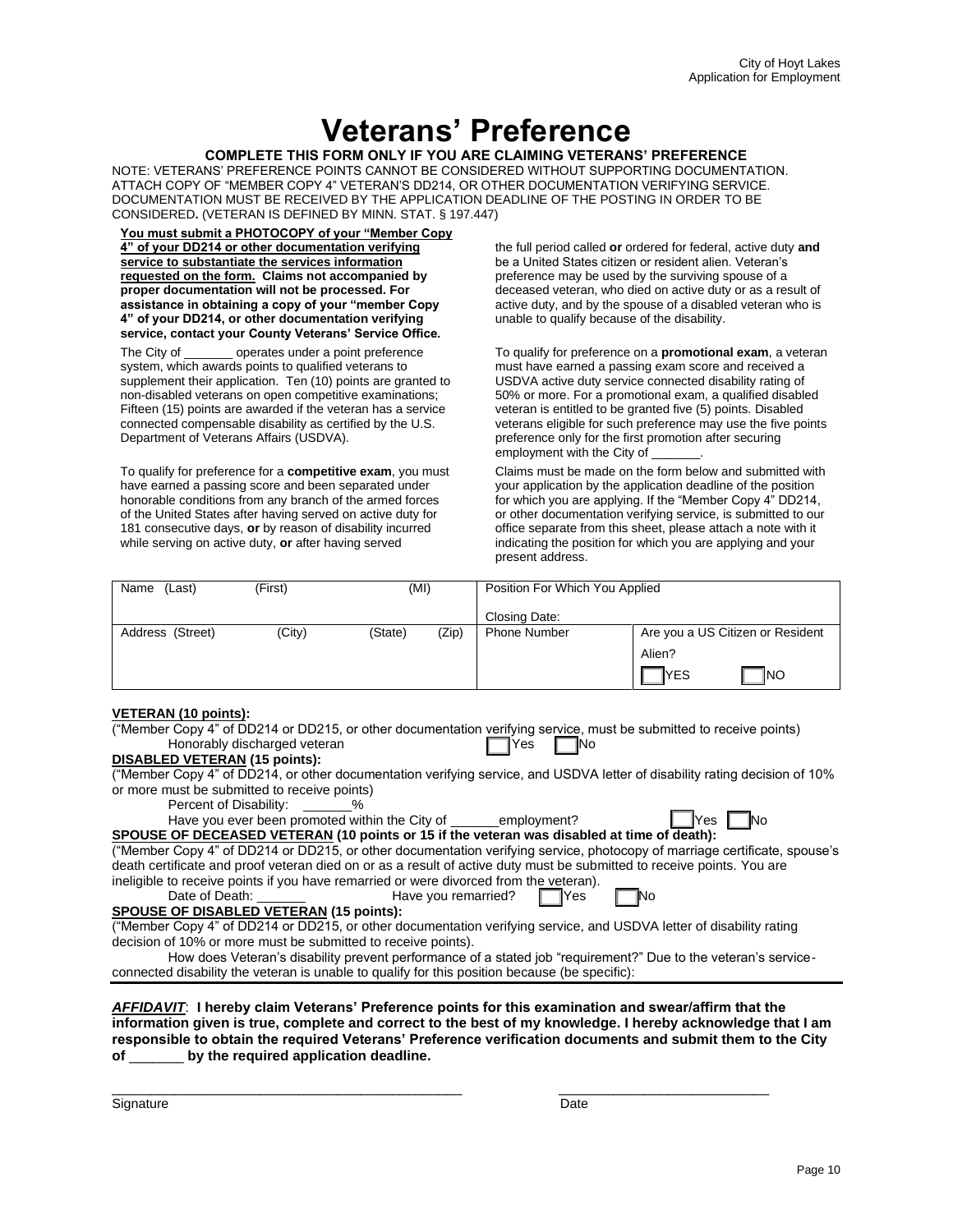# **Information Regarding Claiming Veterans' Preference**

Preference points are awarded to qualified veterans as defined by Minn. Stat. § 197.477, and to certain spouses of deceased or disabled veterans subject to the provision of Minn. Stat. §§ 197.447 and 197.455.

The veteran must:

- a) be a U.S. citizen or resident alien;
- b) have received a discharge under honorable conditions from any branch of the U.S. Armed Forces; AND have either:
	- i. served on active duty for at least 181 consecutive days, or
	- ii. have been discharged by reason of service-connected disability, or
	- iii. have completed the minimum active-duty requirement of federal law, as defined by CFR title 38, section 3.12a, i.e., having fulfilled the full period for which a person was called or ordered to active duty by the United States President, or
	- iv. certified service and verification of "veteran status" granted under U.S. PL 95- 202.

The information provided will be used to determine your eligibility for veterans' preference points. You are required to supply the following information:

1) Attach a copy of the "Member Copy 4" of your DD214 or DD215, or other documentation verifying service. This copy must state the nature of discharge; i.e., honorable, general, medical, under honorable conditions.

2) Disabled veterans must also supply a Military/United States Department of Veterans' Affairs Rating Decision that supports/verifies the fact that the injury was incurred while on, or as a result of, active-duty service. Disability incurred while on, or as a result of, active duty for training purposes does not qualify for disabled veteran preference per Minn. Stat. §§ 197.455 and 197.447.

3) A spouse of a deceased veteran, applying for preference points must supply their marriage certificate, the veteran's "Member Copy 4" DD214 or DD215, or other documentation verifying service, USDVA verification that veteran died on or as a result of active duty, a death certificate, verification of their marriage at the time of veteran's death, and that the spouse has not remarried.

Thank you for your military service and for your interest in employment with the City of Hoyt Lakes. Please contact our office at 218-225-2344 or your local County Veterans' Service Office, if you have any questions regarding veterans' preference.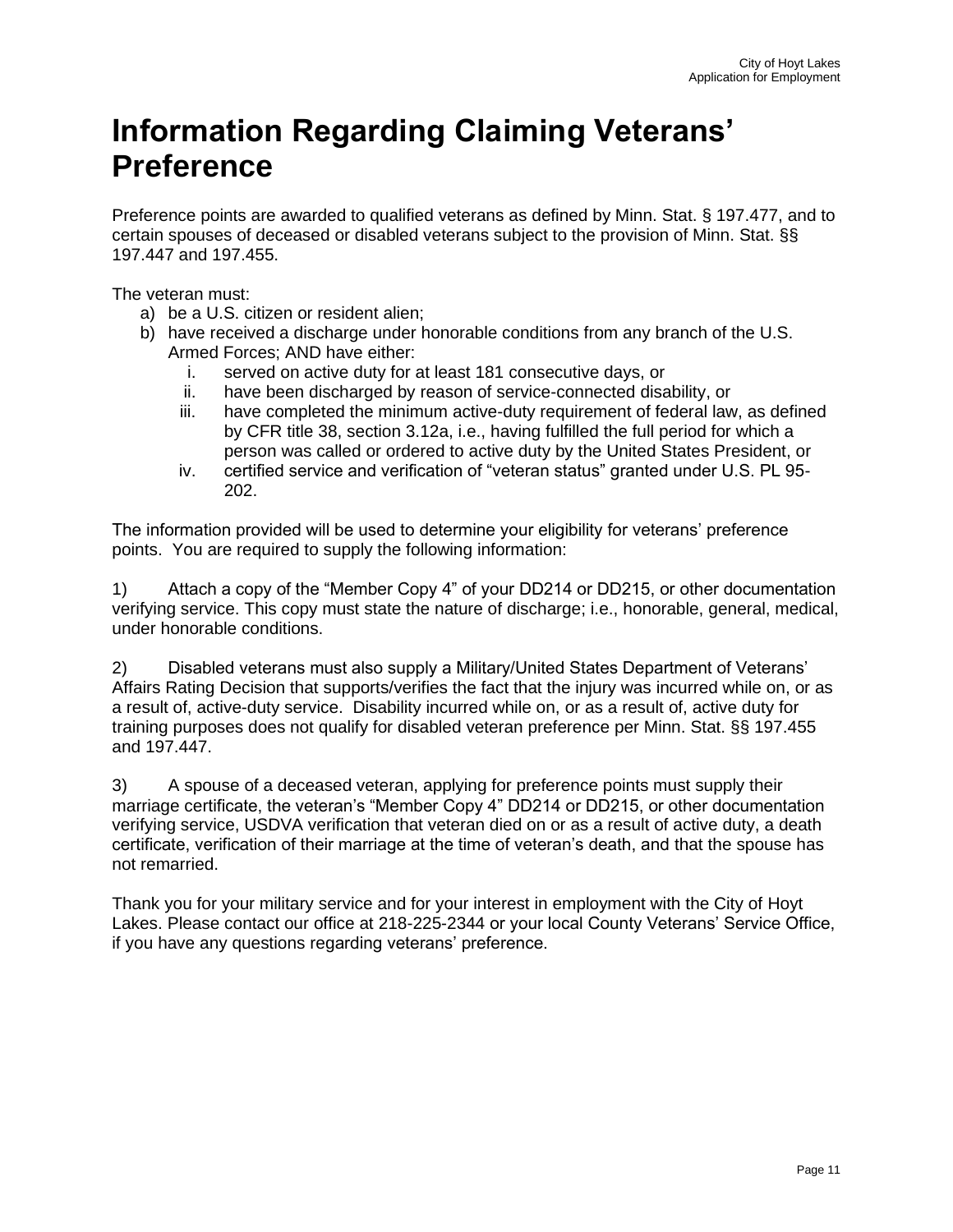### **Applicant Data Practices Advisory**

According to Minn. Stat. § 13.04, the City must advise you of the following.

Purpose and intended use of the data:

The city collects this information for purposes of selecting a candidate for hire. Your data will be used to determine eligibility and qualifications for the position, select candidates to interview, and select finalists for the position. For public safety positions or in the event you are selected for hire, your data will be used to perform a criminal background check, including using the BCA's website.

Whether you may refuse or are legally required to supply this data: Application for employment as well as supplying any data in application for employment is voluntary.

Consequences arising from supplying or refusing to supply this data:

We take pride in hiring the best candidates, but we can't do this without a complete application. Filling out the application is voluntary, and the more complete the application, the better your chances of conveying to the city you are the best candidate for the job. Except for explicitly optional requested information, refusal to provide a complete application may result in immediate disqualification from consideration for a position.

### **GENERAL INFORMATION ON THE MINNESOTA GOVERNMENT DATA PRACTICES ACT FOR APPLICANTS, EMPLOYEES, AND VOLUNTEERS.**

The Minnesota Government Data Practices Act (Minn. Stat. §§ 13.01 – 13.90) includes two sections affecting applicants seeking employment with the City of Hoyt Lakes. First, under "Rights of Subjects of Data" (Minn. Stat. § 13.04), when an applicant is asked to provide information about him/herself, the City must advise you of:

- The purpose and intended use of the data;
- Whether you may refuse or are legally required to supply the requested data;
- Any known consequences arising from your supplying or refusing to supply the data; and
- The identity of other persons or organizations authorized by State of Federal law to receive the data you provide.

Second under "Personnel Data" (Minn. Stat. §13.43) the following data on you as an applicant for employment by a public agency is automatically public:

- Your veteran's status;
- Your job history;
- Your education and training;
- Your relevant test scores;
- Your rank on our eligibility list; and
- Work availability.

As an applicant, your name is considered private until you are certified as eligible for appointment to a position or are considered by the appointing authority to be a finalist for a position in public employment. If you are hired, the following additional data about you will be considered public information:

- Your name;
- Your employee identification number (which is not your Social Security number);
- Your actual gross salary, contract fees, salary range, and actual gross pension;
- The value and nature of employer paid benefits;
- The basis for and the amount of any added remuneration, including expense reimbursement, in addition to your salary;
- You job title, bargaining unit (if applicable) and job description;
- The dates of your first and last employment with us;
- The status of any written complaints or charges against you while you work for the City of Hoyt Lakes, regardless whether or not they have resulted in disciplinary action, the final disposition of